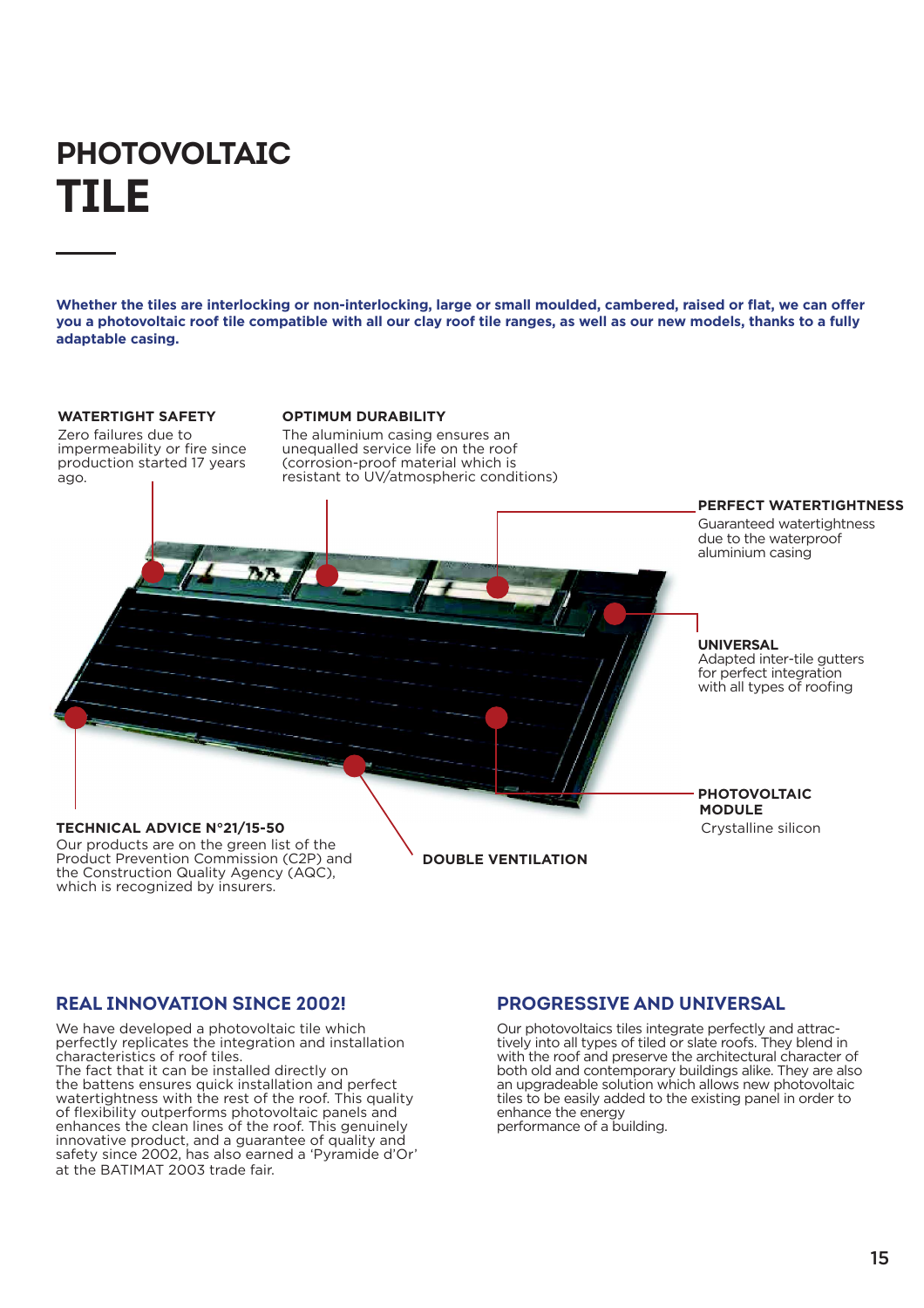# **PHOTOVOLTAIC TILE**

山田

# **THEO PRODUCTS**



- Perfect watertightness  $\bullet$
- Aluminium casing ensures an unequalled service life  $\bullet$ on the roof: rot-proof. corrosion-proof. watertight and recyclable.
- Installation made easy  $\bullet$
- Progressive Ċ
- Adaptability to complex roofs  $\bullet$

|                                   |                                                                                              |              |                                                                                | NEW!                              |             | NEW!                   |                           |
|-----------------------------------|----------------------------------------------------------------------------------------------|--------------|--------------------------------------------------------------------------------|-----------------------------------|-------------|------------------------|---------------------------|
| Casing designation                | Standard PV Panel                                                                            |              | Standard PV Slate                                                              | Standard PV XL                    |             | Standard PV XS         |                           |
|                                   | <b>TPVS</b>                                                                                  | TPVS10       | <b>APVS</b>                                                                    | <b>TPVXL</b>                      | TPVXL+      | <b>TPVXS</b>           | TPVXS+                    |
| Compatibility tiles               | FAG: Lightly profiled tiles<br>FOG & FOG10 : Strongly profiled tiles<br>BET : Concrete tiles |              | PM / BET: Small format tiles / Concrete tiles<br>TP: Plain tiles<br>ARD: Slate | XL / XL+: Strongly profiled tiles |             | XS: Small format tiles |                           |
| gauge front to back<br>Mini - Max | 340 - 375 mm                                                                                 | 370 - 410 mm | $335 - 355$ mm                                                                 | 360 - 400mm                       | 390 - 440mm |                        | 220 - 250mm   250 - 300mm |
| gauge across<br>Mini - Maxi       | 1320 - 1350 mm                                                                               |              | 1330 - 1355 mm                                                                 | 1320-1480 mm                      |             | 1640-1785 mm           |                           |
| minimum pitch of roof             | $11^{\circ}$ (20%)                                                                           |              | $17^{\circ}$ (30%)                                                             | $11^{\circ}$ (20%)                |             | $11^{\circ}$ (20%)     |                           |
| unit weight                       | 7 Kg                                                                                         |              | 7 Kg                                                                           | 7 Kg                              |             | 6 Kg                   |                           |

## PHOTOVOLTAIC MODULE

Technology of the cells: crystalline silicon Puissance unitaire: 75 Wc (50 Wc pour le modèle TPVXS)





TECHNICAL ADVICE N°21/15-50: n°21/15-50\*\*

\* The watertightness of our Photovoltaic Tile is guaranteed for 20 years. This can be extended to 30 years for roofs fitted with new, compatible EDILIANS clay tiles. \*\*\*Updating of the Technical Compliance is in progress following our new product developments. The Technical Compliance number may be changed (please see up-to-date information on the product description at www.edilians.com).

## **TECHNICAL CHARACTERISTICS**